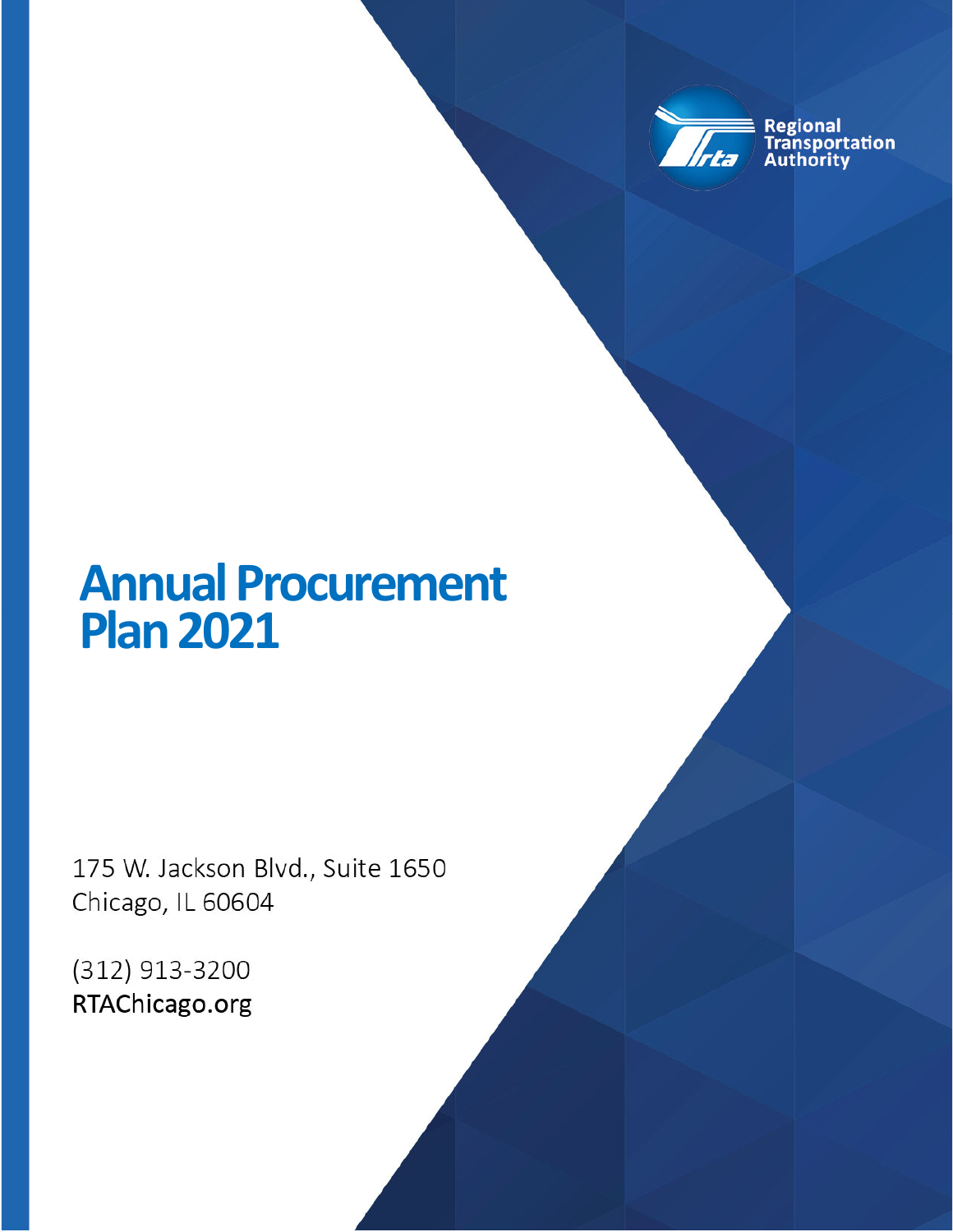Thank you for your interest in doing business with the Regional Transportation Authority ("RTA"). The RTA has developed an Annual Procurement Plan to assist you in your efforts to compete for contracting opportunities. The RTA Annual Procurement Plan contains anticipated procurements and is subject to change at any time without notice.

The (RTA) seeks to do business with experienced and responsible firms while following an open and transparent competitive process to procure products and services.

The RTA standards include utilization of best industry practices that promote accountability, transparency and efficiency in our procurement processes.

The RTA invites you to register your company with the RTA Supplier Portal at http://rtachicago.org/supplierportalto receive notifications on all solicitations. Once registered, vendors will receive notifications for bids by e-mail, be able to view RTA's solicitations, access documents, submit bids/proposals and manage your vendor information.

Open solicitations are available on the RTA Supplier Portal for review and download by registered vendors. Formal solicitations may be published in the Chicago Sun‐Times newspaper, LaRaza and/or Chicago Defender newspapers.

Registering your firm into the RTA's Supplier Portal http://rtachicago.org/supplierportalwill allow us to include you in future solicitations. RTA'S policy is to ensure that Disadvantaged Business Enterprises (DBEs) and Small Business Enterprises (SBEs or "small business concerns") as defined in 49 CFR 26, have an equal opportunity to receive and participate in United States Department of Transportation (USDOT) assisted contracts.

www.rtachicago.org